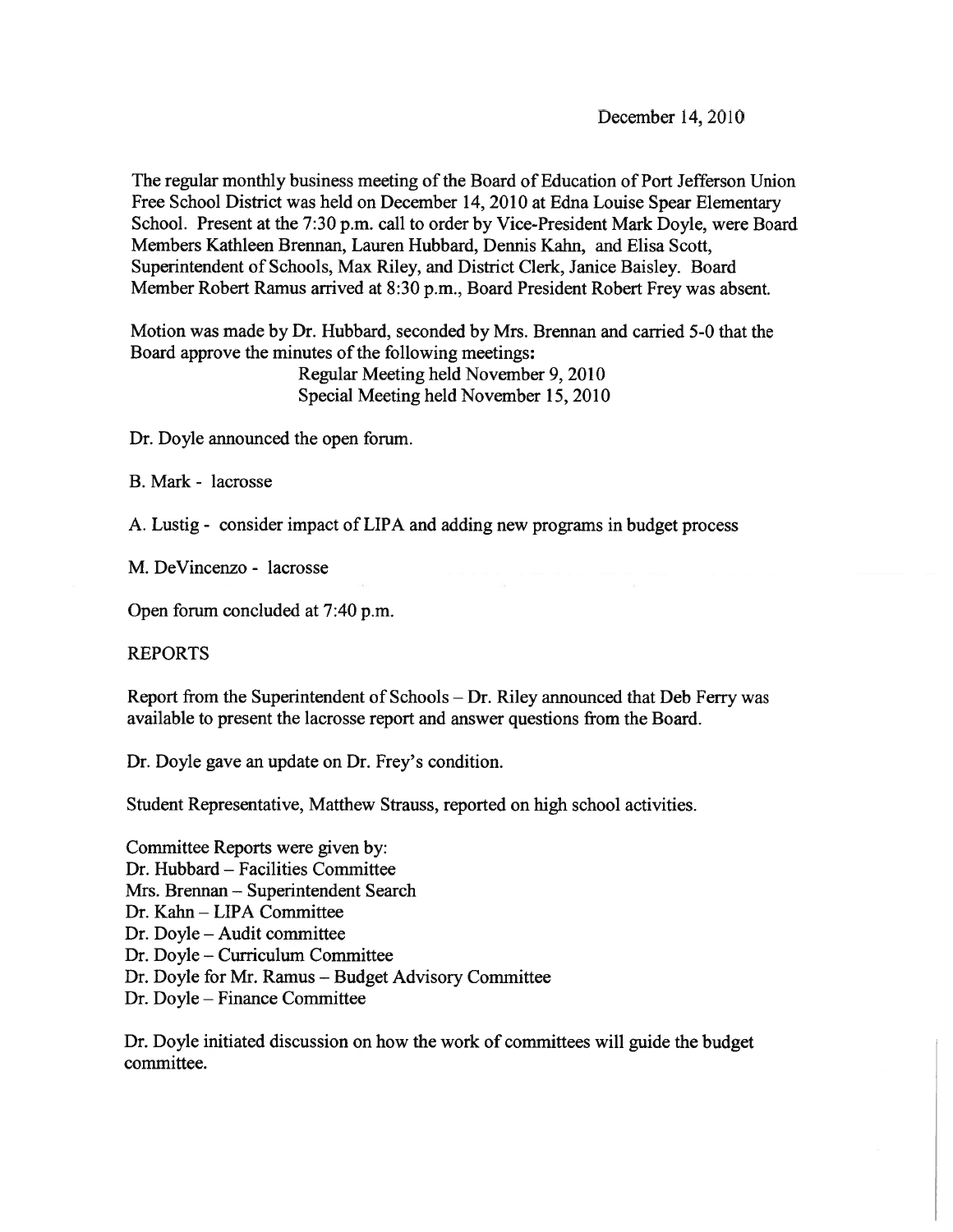# BOARD CONSENT AGENDA

Motion was made by Mrs. Scott, seconded by Dr. Hubbard that as recommended by the Superintendent of Schools, the Board approve Personnel resolutions numbered 1-10 appearing on the December 14, 2010 consent agenda. Mrs. Brennan asked that resolutions A.8. and A.9. be moved to executive session for discussion. Amended motion was made by Mrs. Scott, seconded by Dr. Hubbard and carried 6-0 that the Board approve Personnel resolutions A. 1-7 and 10 appearing on the December 14, 2010 consent agenda.

Motion was made by Dr. Hubbard, seconded by Mrs. Scott, and carried 6-0 that as recommended by the Superintendent of Schools, the Board approve Finance resolution numbered B.1. appearing on the December 14, 2010 consent agenda.

Motion was made by Mr. Ramus, seconded by Mrs. Brennan, that as recommended by the Superintendent of Schools, the Board approve Education resolutions numbered D. 1-7 appearing on the December 14, 2010 consent agenda. Discussion. Motion carried 6-0.

## OLD BUSINESS

## A. Board Policy

Motion was made by Dr. Hubbard, seconded by Mrs. Scott and carried 6-0 that revisions to Board Policies 6700-Purchasing and 6710-Purchasing Authority be accepted for <sup>a</sup> second reading and adopted.

The following resolution was presented to the Board:

The Board approves the establishment of a boys' middle school lacrosse team and a girls' middle school lacrosse team for the 2010-2011 school year, at <sup>a</sup> cost not to exceed \$40,000.

Dr. Doyle explained that in order for the Board to vote on this resolution, it must first rescind its vote taken at the November 9, 2011 Board meeting on this item.

#### B. Lacrosse

Motion was made by Dr. Hubbard, seconded by Mrs. Scott that the Board rescind its prior vote regarding the establishment of lacrosse of <sup>a</sup> boys' middle school lacrosse team and a girls' middle school lacrosse team for the 2010-2011 school year. Discussion. Motion failed 3-2-1 (Mrs. Brennan and Dr. Kahn opposed, Mr. Ramus abstained). Mrs. Scott asked that the Board rescind the resolution to permit Ms. Ferry to presen<sup>t</sup> the lacrosse repor<sup>t</sup> and answer questions. Motion was made by Dr. Hubbard, seconded by Mrs. Scott and carried 5-1 (Mrs. Brennan opposed) that the Board rescind its prior vote regarding the establishment of lacrosse of <sup>a</sup> boys' middle school lacrosse team and <sup>a</sup> girls' middle school lacrosse team for the 2010-2011 school year. Ms. Ferry presented information in regard to the establishment of <sup>a</sup> lacrosse program in the district. Ms. Ferry indicated that the original proposed cost of \$40,000 is reduced to \$30,000. Questions were posed by Board members.

Dr. Doyle indicated that the cost of \$40,000 reflected in the motion presented on the agenda should be changed to \$30,000. Motion was made by Dr. Hubbard, seconded by Mrs. Scott that the Board approve the establishment of <sup>a</sup> boys' middle school lacrosse team and <sup>a</sup> girls' middle school lacrosse team for the 2010-20 1 1 school year, at the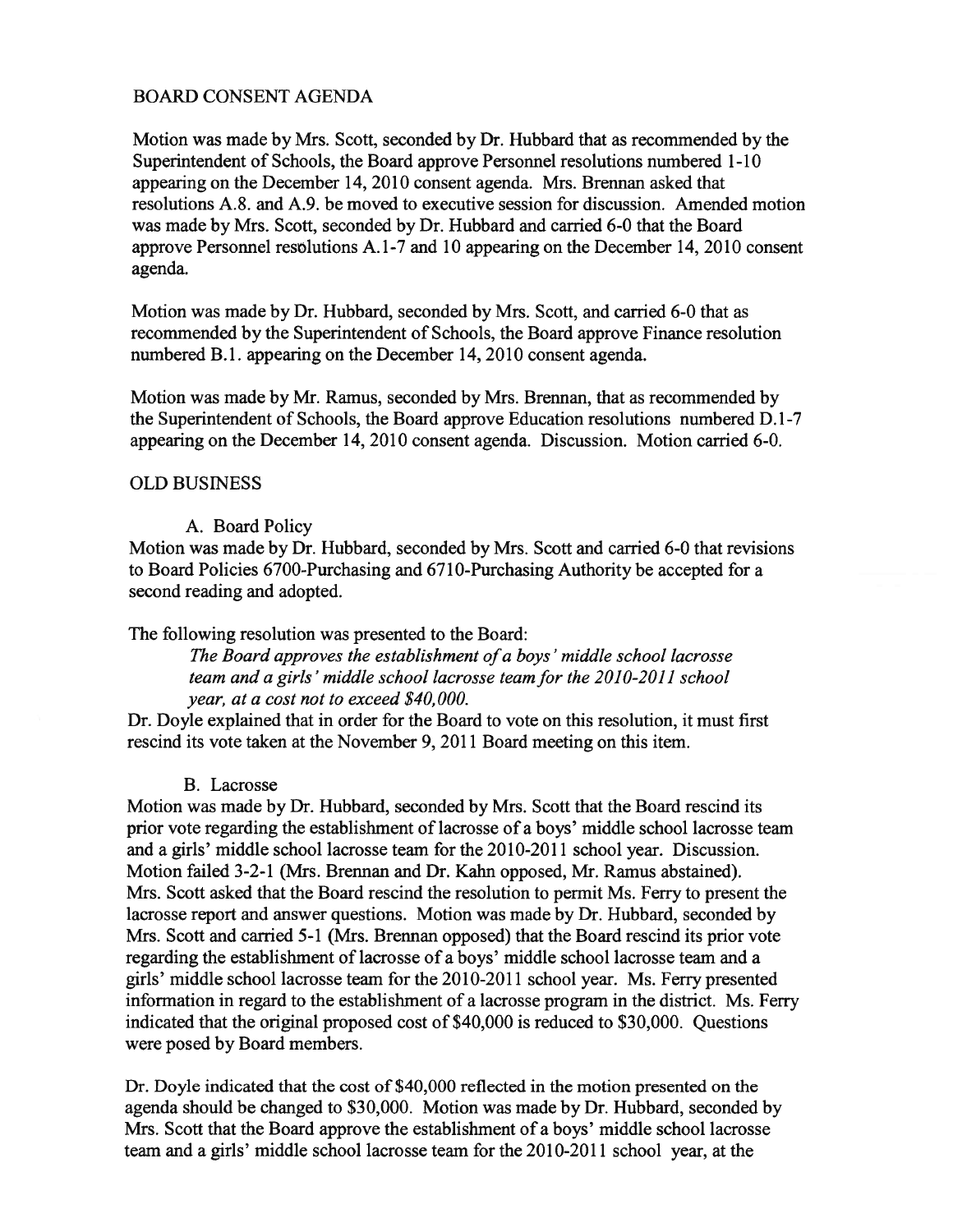amended cost not to exceed \$30,000. Motion failed 3-3 (Mrs. Brennan, Dr. Kahn, Mr. Ramus opposed).

## C. Laptop Distribution

Motion was made by Dr. Hubbard, seconded by Mr. Ramus, carried 6-0 that the Board discuss the continuation of employee stipends to distribute laptops for the remainder of the 2010-2011 school year at a total cost of \$12,000 for the school year. Alternate options and methods for laptop distribution, provided by Mrs. Cimigliaro, were reviewed. Discussion ensued.

Motion was made by Dr. Hubbard, seconded by Mrs. Scott that the Board approve the distribution of laptops to take home as last year. Discussion. Motion failed 3-3 (Mrs. Brennan, Dr. Kahn, Mr. Ramus opposed).

Motion was made by Dr. Doyle, seconded by Dr. Hubbard that the Board approve the continuation of employee stipends to distribute laptops for the remainder of the 2010-  $2011$  school year at a total cost of \$12,000 for the school year. Discussion. Motion failed 3-3 (Mrs. Brennan, Dr. Kahn, Mr. Ramus opposed).

Motion was made by Mr. Ramus, seconded by Mrs. Brennan that stipends for distribution of laptops be discontinued and administration use the laptops in the best educational interest without them leaving the campus. Discussion. The Board indicated the need to receive the associated costs. Motion was withdrawn. Motion was made by Mr. Ramus, seconded by Dr. Kahn and carried 6-0 that the Board table consideration of this issue until their December 16, 2010 meeting; the Board to receive repor<sup>t</sup> on costs before the meeting.

#### NEW BUSiNESS

## A. Board Policy

Motion was made by Mr. Ramus, seconded by Dr. Kahn and carried 6-0 that the Board accep<sup>t</sup> for <sup>a</sup> first reading revisions made to the following policies:

- $0500$  Recruitment of the Superintendent
- 0100— Equal Opportunity
- 5020 Equal Educational Opportunities
- 5200-R Co-Curricular and Extra-Curricular Programs Regulation
- 5311 Student Rights and Responsibilities
- 5311.3 Student Complaints and Grievances
- 9110— Equal Employment Opportunity
- 9240 Recruiting and Hiring

Motion was made by Dr. Hubbard, seconded by Mr. Ramus and carried 6-0 to discuss items B.a. and b. under New Business. Discussion ensued regarding how the designated funds were being used. Motion was made by Dr. Hubbard, seconded by Mrs. Scott and carried 6-0 that the item be tabled until the December 16, 2010 meeting pending attorney review.

B. LIPA — Rescission of Resolution / New Resolution

a. The Board rescinds the following resolution approved at its October 12, 2010 meeting: As recommended by the LIPA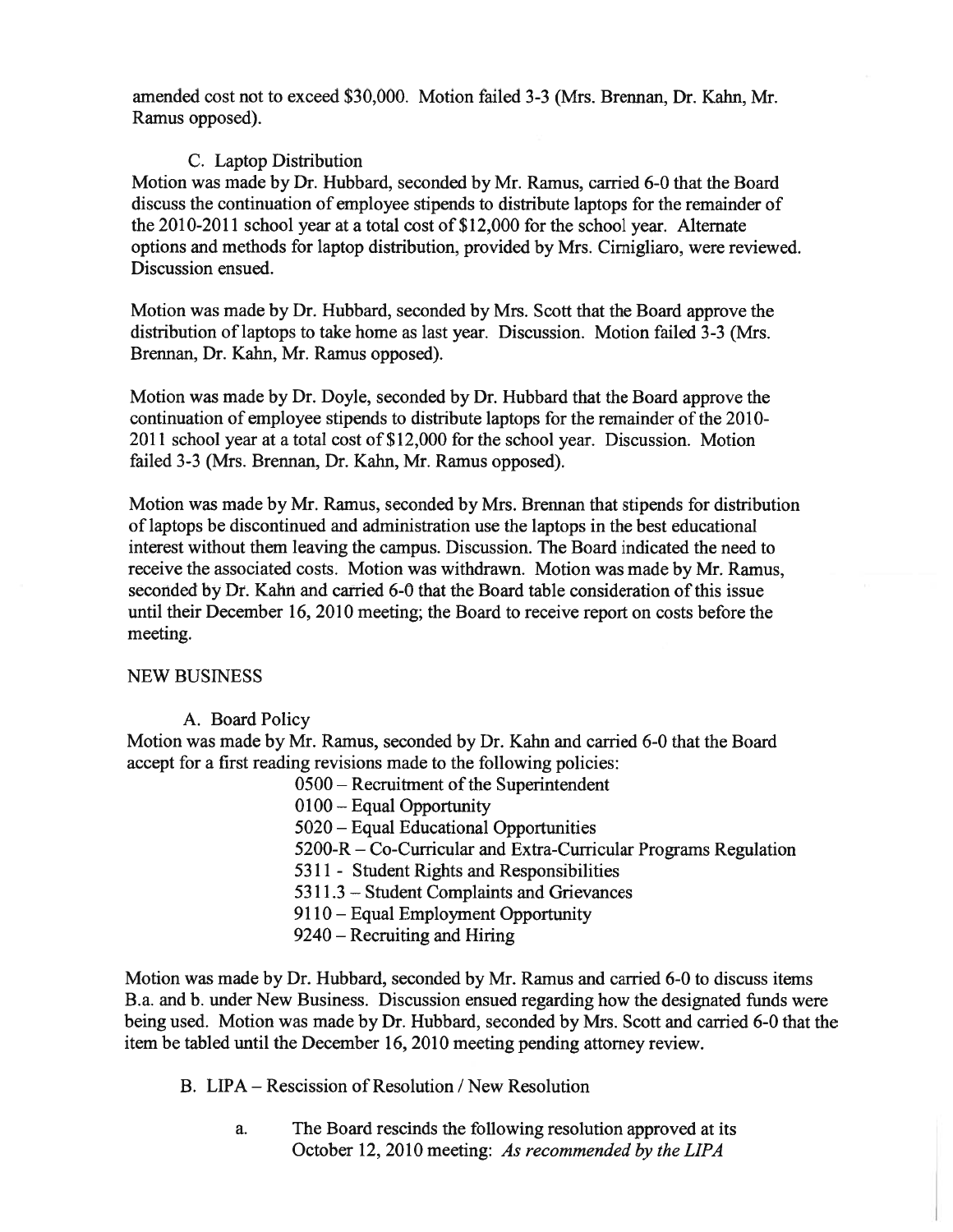Committee, the Board authorizes administration to enter into <sup>a</sup> shared service agreement with the Village of Port Jefferson for the purpose of developing an RFP for engaging the services of  $a$ consultant to develop <sup>a</sup> business plan supporting the continuation of the Port Jefferson Power Plant; and further, the Board authorizes an expenditure not to exceed \$50,000 for the services of said consultant.

b. As recommended by the LIPA Committee, the Board authorizes administration to enter into <sup>a</sup> shared service agreemen<sup>t</sup> with the Village of Port Jefferson for the purpose of engaging in activities that suppor<sup>t</sup> the continuation of the Port Jefferson Power Plant; and further, the Board authorizes an expenditure not to exceed \$50,000.

Motion was made by Mrs. Brennan, seconded by Dr. Hubbard and carried 6-0 that the Board discuss item C. under New Business.

C. 4220 Plan Approval for Technology/Laptops - As recommended by the Curriculum Committee, the Board approves the proposed 4220 Plan for Technology/Laptops.

Discussion ensued. Motion was made by Mrs. Scott, seconded by Mrs. Brennan and carried 6-0 that the 4220 Plan for Technology/Laptops be brought back to the Curriculum Committee pending decision of laptop distribution matter.

Motion was made by Dr. Hubbard, seconded by Mr. Ramus and carried 6-0 that the Board discuss item D. under New Business.

D. Budget Process Discussion and Role of Committees

Dr. Doyle distributed <sup>a</sup> draft of proposed guidance for committees in regard to the budget process. Discussion ensued.

At 11:25 p.m., motion was made by Dr. Hubbard, seconded by Mrs. Scott and carried 6-0 that the Board enter executive session to discuss <sup>a</sup> personnel matter. School district attorney, Anna Scricca, was in attendance.

At 11:50 p.m., the Board reentered general session. Discussion continued regarding committee involvement in the budget process and <sup>a</sup> community engagemen<sup>t</sup> survey for input. Dr. Doyle asked that any recommendations for the survey be forwarded to him. Further discussion tabled to December 16, 2010.

Dr. Doyle announced the second open forum.

## A. Lustig

- recap of evening
- J. Kaiser
	- video broadcast of meetings
	- merging districts
	- composition of budget committee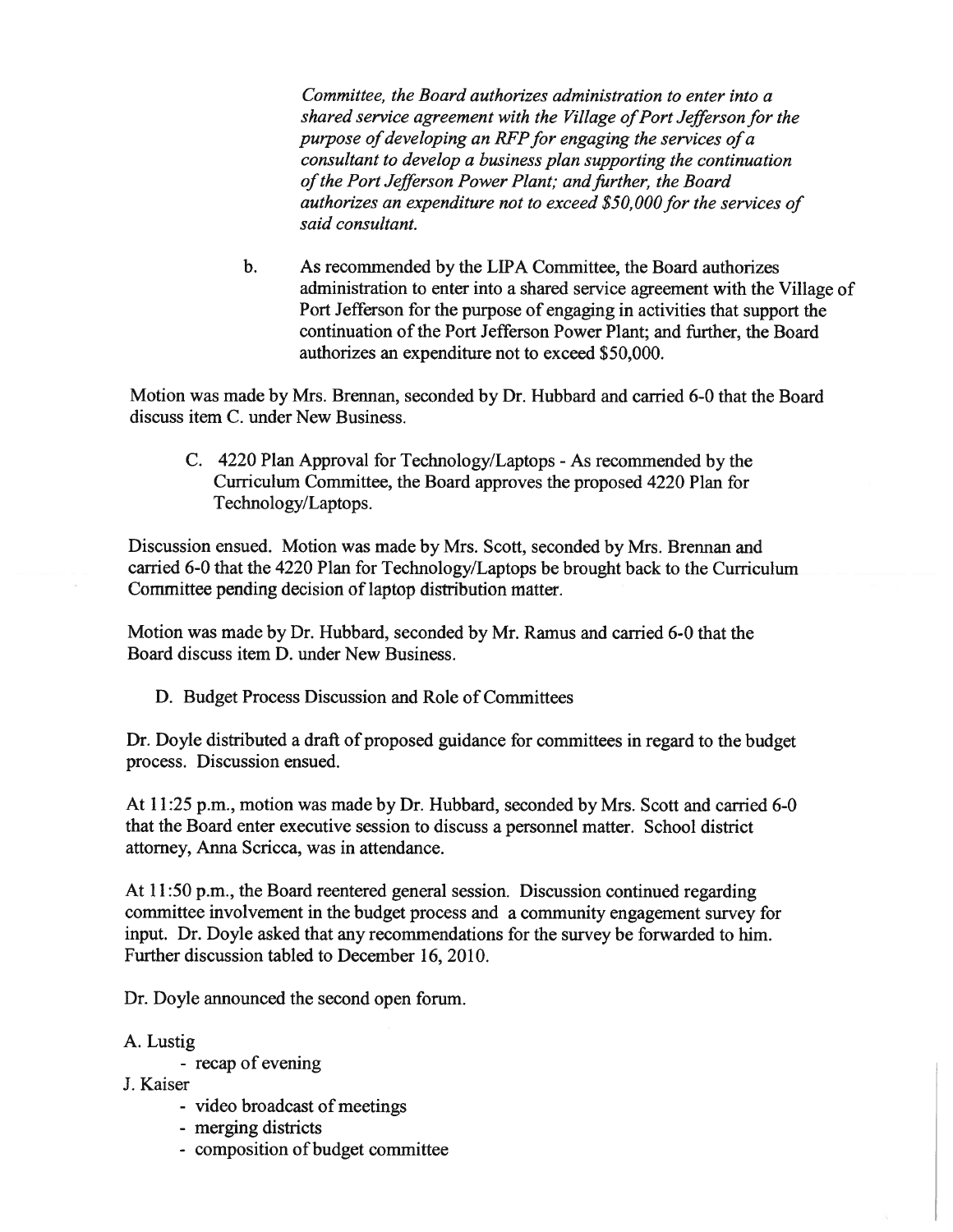### C. Famulara

- composition of LIPA committee
- how the community is informed about committees
- laptops

## A. Lustig

- complimented Board members for their hard work

At 1:00 a.m., motion was made by Dr. Doyle, seconded by Mrs. Brennan and carried 6-0 that additional executive session items be moved to the December 16, 2010 meeting with an earlier start time of 7:00 p.m.; revised time to be posted.

At 1:02 a.m., motion was made by Mr. Scott, seconded by Dr. Hubbard and carried 6-0 to adjourn.

## CONSENT AGENDA '12/14/10

#### A. Personnel

1. Co-Curricular/Extra Stipend Appointments

The Board approves the following co-curricular appointments for the 2010-2011 school year in accordance with the negotiated agreemen<sup>t</sup> with the Port Jefferson Teachers' Association:

|  |  | a. HS Concerts – Vocals (shared) |  |  |
|--|--|----------------------------------|--|--|
|--|--|----------------------------------|--|--|

b. ES Concerts

c. MS Drama Club

Katie Bernius & Jason Crockett Vanessa Salzman (shared with Christian Neubert previously appointed) Amy Jean Castaldo

2. Appointment - Substitutes

The Board approves the attached list (Appendix A) of substitute appointments for the 2010-2011 school year.

3. Request for Extension of Leave of Absence

The Board approves the reques<sup>t</sup> of Carrie Fleischer for an extension of her leave of absence from January 24, 2010 through June 30, 2010, in accordance with Article IX.F.1a of the negotiated agreement with the Port Jefferson Teachers' Association.

4. Extension of Leave Replacement Appointment

The Board approves the extension of the leave replacement appointment of Kayleen Moran (for Carrie Fleischer) from on or about January 25, 2011 to June 30, 2011.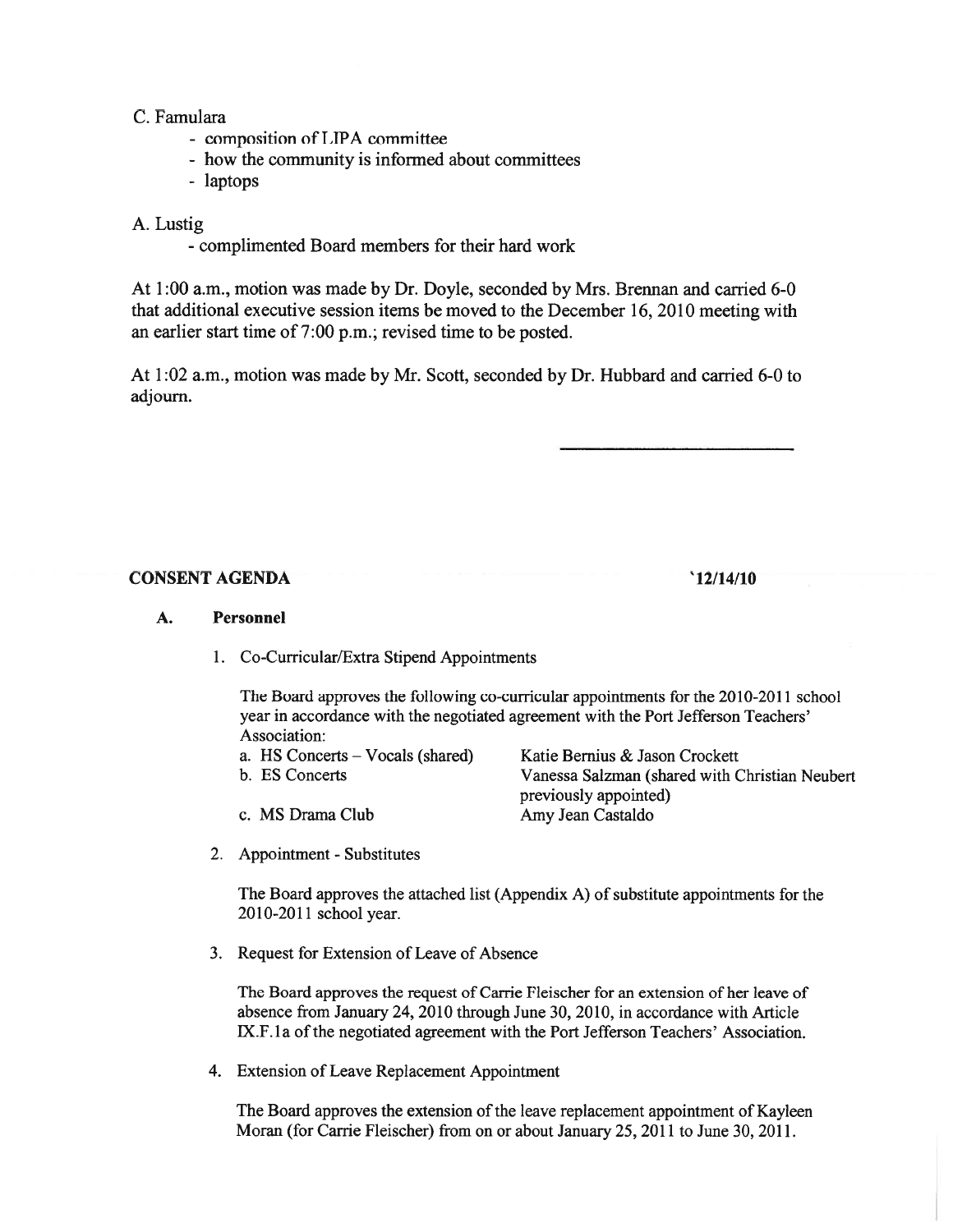5. Leave of Absence Date Change

The Board approves the change in start date of the leave of absence for Vanessa Salzman from December 1, 2010 to November 8, 2010 through June 30, 2010, in accordance with the negotiated agreemen<sup>t</sup> with the Port Jefferson Teachers' Association.

6. Date Change Leave Replacement Appointment

The Board approves the change in start date of the leave replacement appointment of Christian Neubert (for Vanessa Salzman) from on or about December 1, 2010 to November 8, 2010.

7. Appointment — Lifeguard

The Board approves the appointment of Jonathan Clarke as a lifeguard for the afterschool swim program for the 2010-2011 school year.

8. Memorandum of Agreement

The Board approves the Memorandum of Agreement between the District and the Port Jefferson Teachers' Association regarding paymen<sup>t</sup> for workshop services; said paymen<sup>t</sup> in the amount of \$2,499.90.

9. Memorandum of Agreement

The Board approves the Memorandum of Agreement between the District and the Port Jefferson Teachers' Association regarding paymen<sup>t</sup> of <sup>a</sup> sabbatical stipend in the amount of \$10,416.00.

10. Request for Leave of Absence

The Board approves <sup>a</sup> one-year, unpaid leave of absence, for the 2011-2012 school year, for School Guidance Counselor, Kerry Doonan, in accordance with Article JX.F.3. (Special Cases) of the negotiated agreement with the Port Jefferson Teachers' Association.

#### B. Finance

1. Financial Reports

The Board approves the financial reports.

### C. Facilities & Operations

#### D. Education

1. CSE Recommendations

The Board accepts the recommendations of the Committees on Special Education.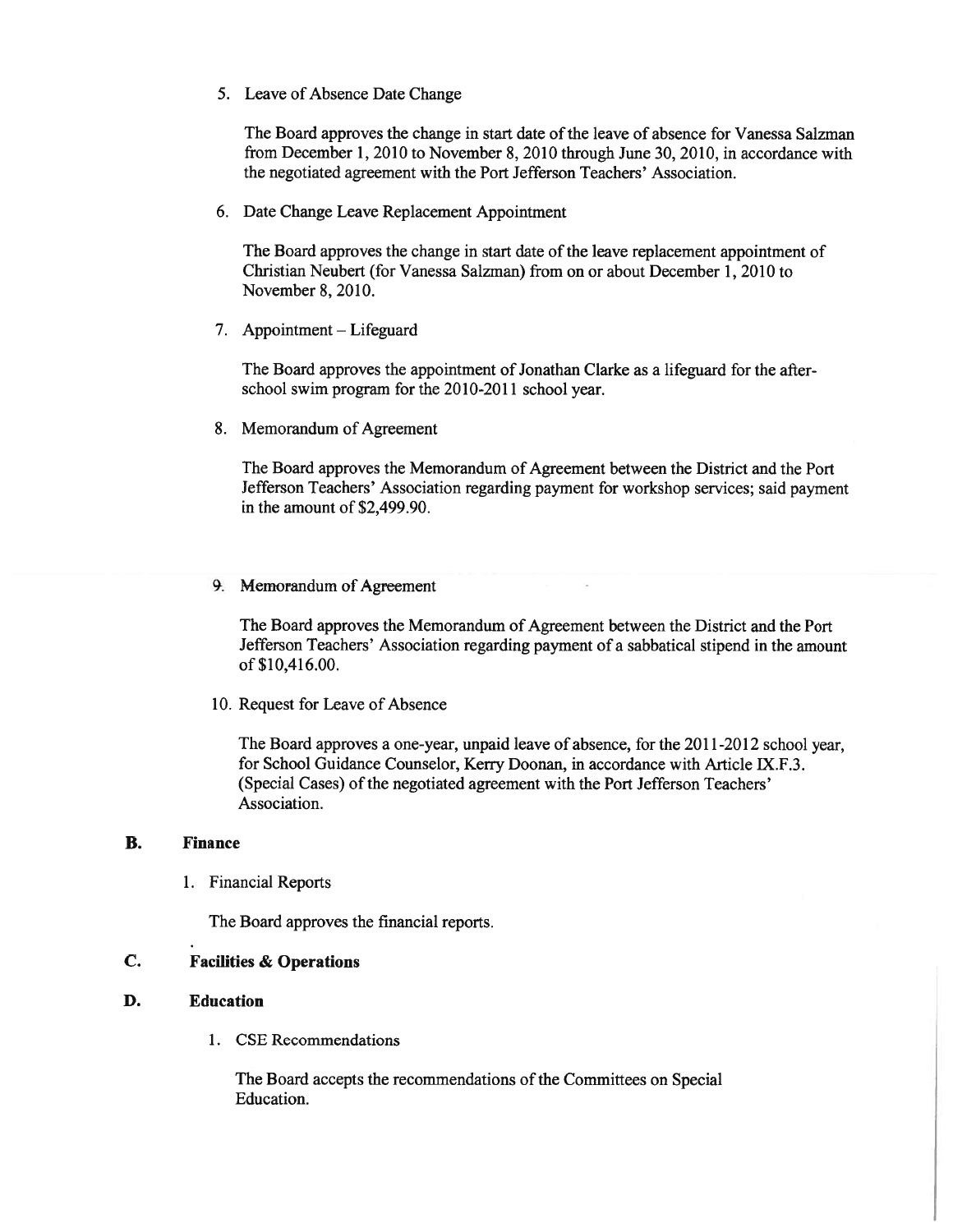2. Instructional Service Agreement

The Board approves the Instructional Service Agreement between the District and Smithtown Central School District for the provision of <sup>a</sup> special education program the summer of 2010 for one student.

3. Instructional Service Agreement

The Board approves the Instructional Service Agreement between the District and Smithtown Central School District for the provision of special education programs and services for the 2010-2011 school year.

4. Instructional Service Agreement Revision

The Board approves the revision of the Instructional Service Agreement between the district and Complete Rehabilitation PT, OT, SLP of the Hamptons, PLLC, for the provision of special education program services for the 2010-2011 school year.

5. Instructional Service Agreement

The Board approves the Instructional Service Agreement between the District and Empowering Minds Therapy, Inc. for the provision of special education related services for the 2010-2011 school year.

6. Course Approval

The Board approves the addition of Italian IV to course offerings effective with the 2011-2012 school year.

7. Establishment of Club

The Board approves the establishment of <sup>a</sup> Gay-Straight Alliance Club at the secondary school.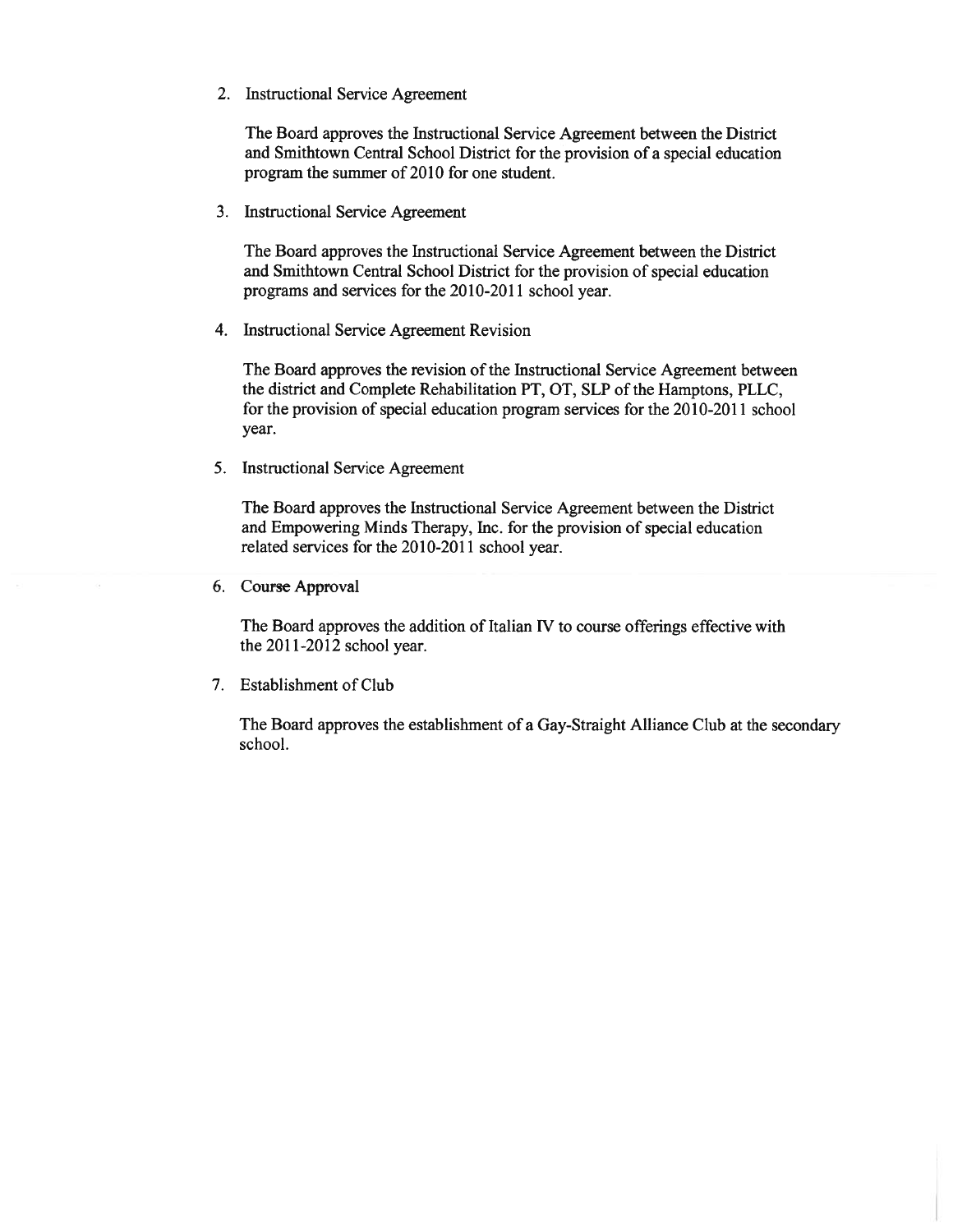A special meeting of the Port Jefferson School District Board of Education was held on December 16, 2010 at the District Office. Present at the 7:05 p.m. call to order by Vice-President Mark Doyle were Board Members Kathleen Brennan, Dennis Kahn, and Elisa Scott, Superintendent Max Riley, and District Clerk Janice Baisley. Board Member Robert Ramus arrived at 8:09 p.m. Board President Robert Frey was absent.

Motion was made by Dr. Kahn, seconded by Dr. Hubbard, and carried 5-0 that the Board enter executive session to discuss personnel items, contract for the engagemen<sup>t</sup> of <sup>a</sup> public relations firm, and contract for the superintendent search. At 7:38 p.m., Gary Bixhorn, Ray Fell, and Tern McSweeney of Eastern Suffolk BOCES joined the Board in executive session. Dr. Riley left executive session. The District Clerk left the meeting and Dr. Doyle acted as Clerk pro tern.

At 7:53 p.m., the Board reentered general session.

Motion was made by Dr. Kahn, seconded Dr. Hubbard, and carried 6-0 that the Board approve the engagemen<sup>t</sup> of Eastern Suffolk BOCES to conduct the superintendent search.

Dr. Riley returned to the meeting at 8:28 p.m. Motion was made by Mrs. Scott, seconded by Dr. Kahn, and carried 6-0 that the Board enter executive session to discuss personnel items and <sup>a</sup> matter related to <sup>a</sup> public relations contract.

At 8:55 p.m., the Board reentered general session.

The following items were presented for Board action:

- A. Board Business Personnel
	- 1. Memorandum of Agreement

The Board approves the Memorandum of Agreement between the District and the Port Jefferson Teachers' Association regarding paymen<sup>t</sup> for workshop services; said paymen<sup>t</sup> in the amount of \$2,499.90.

2. Memorandum of Agreement

The Board approves the Memorandum of Agreement between the District and the Port Jefferson Teachers' Association regarding paymen<sup>t</sup> of <sup>a</sup> sabbatical stipend in the amount of \$10,416.00.

- B. Other Business Continued from 12/14/10 Meeting
	- 1. Report on the cost estimate for moving laptops into the classroom
	- 2. Discussion of guidance for committees
	- 3. Public Relations Services related to LIPA

Motion was made by Mrs. Scott, seconded by Dr. Hubbard, and carried 5-0-1 (Mr. Ramus abstained) that item A. 1. be tabled pending correct paper work.